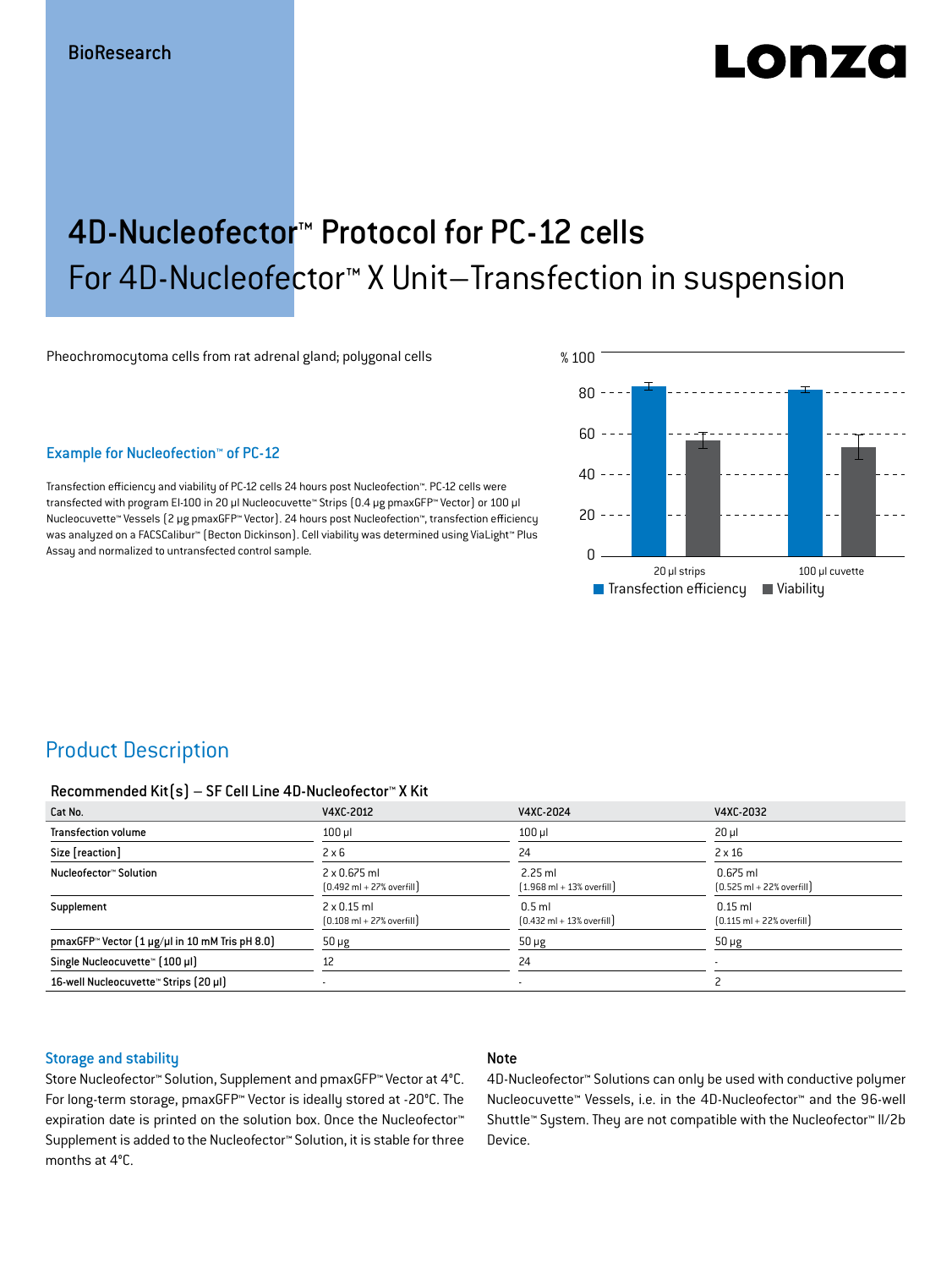## Required Material

#### Note

Please make sure that the entire supplement is added to the Nucleofector™ Solution prior to use. For preparing aliquots, mix Nucleofector™ Solution and Supplement in a ratio of 4.5 : 1 (see Table 1).

- 4D-Nucleofector™ System (4D-Nucleofector™ Core and X Unit)
- Supplemented 4D-Nucleofector™ Solution at room temperature
- Supplied 100 µl single Nucleocuvette™ or 20 µl 16-well Nucleocuvette™ Strips
- Compatible tips for 20 µl Nucleocuvette™ Strips: epT.I.P.S. [US/ CDN: Eppendorf North America, Cat. No. 2491.431, Rest of World: Eppendorf AG, Cat. No. 0030073.266], Matrix TallTips™ [Matrix Technologies Corp., Cat. No. 7281] or LTS Tips [Rainin Instrument, LLC, Cat. No. SR-L10F, SR/SS-L250S, SR/SS-L300S]. Before using other types of pipette tips, please ensure they reach the bottom of the Nucleocuvette™ wells without getting stuck
- Supplied pmaxGFP™ Vector, stock solution 1 μg/μl

#### **Note**

When using pmaxGFP<sup>™</sup> Vector as positive control, dilute the stock solution to an appropriate working concentration that allows pipetting of the recommended amounts per sample (see Table 3). Make sure that the volume of substrate solution added to each sample does not exceed 10% of the total reaction volume (2 μl for 20 μl reactions; 10 μl for 100 μl reactions).

- Substrate of interest, highly purified, preferably by using endotoxin-free kits; A260:A280 ratio should be at least 1.8
- Cell culture plates of your choice
- Culture medium: Ham's F-12K Nutrient Mixture with L-Glutamine [Gibco; Cat. No. 21127] supplemented with 2.5 % calf serum (FCS), 15% horse serum, 100 μg/ml streptomycin, 100 U/ml penicilin,
- Prewarm appropriate volume of culture medium to 37°C (see Table 2)
- Appropriate number of cells/sample (see Table 3)

## 1. Pre Nucleofection™

#### Cell culture recommendations

- 1.1 Passage cells every  $4 5$  days. Cells should not be used for Nucleofection™ after passage number 20
- 1.2 Subculture 3 5 days before Nucleofection™
- 1.3 Optimal density for Nucleofection<sup>™</sup>: 2 x 10<sup>6</sup> cells/ml. Higher cell densities may cause lower Nucleofection™ Efficiencies

#### Note

- PC-12 cells adhere poorly to plastic and tend to grow in small clusters of loosly attached cells.
- To obtain single cell suspension pass the PC-12 clusters through a 22-gauge needle (4 – 5 times)

## 2. Nucleofection™

For Nucleofection™ Sample contents and recommended Nucleofector™ Program, please refer to Table 3.

- 2.1 Please make sure that the entire supplement is added to the Nucleofector™ Solution
- 2.2 Start 4D-Nucleofector™ System and create or upload experimental parameter file (for details see device manual)
- 2.3 Select/Check for the appropriate Nucleofector™ Program (see Table 3)
- 2.4 Prepare cell culture plates by filling appropriate number of wells with desired volume of recommended culture media (see Table 2) and pre-incubate/equilibrate plates in a humidified 37°C/5% CO<sub>2</sub> incubator
- 2.5 Pre-warm an aliquot of culture medium to 37°C (see Table 2)
- 2.6 Prepare plasmid DNA or pmaxGFP™ Vector or siRNA (see Table 3)
- 2.7 Count an aliquot of the cells and determine cell density
- 2.8 Centrifuge the required number of cells (see Table 3) at 90xg for 10 minutes at room temperature. Remove supernatant completely
- 2.9 Resuspend the cell pellet carefully in room temperature 4D-Nucleofector™ Solution (see Table 3)
- 2.10 Prepare mastermixes by dividing cell suspension according to number of substrates
- 2.11 Add required amount of substrates to each aliquot (max. 10% of final sample volume)
- 2.12 Transfer mastermixes into the Nucleocuvette™ Vessels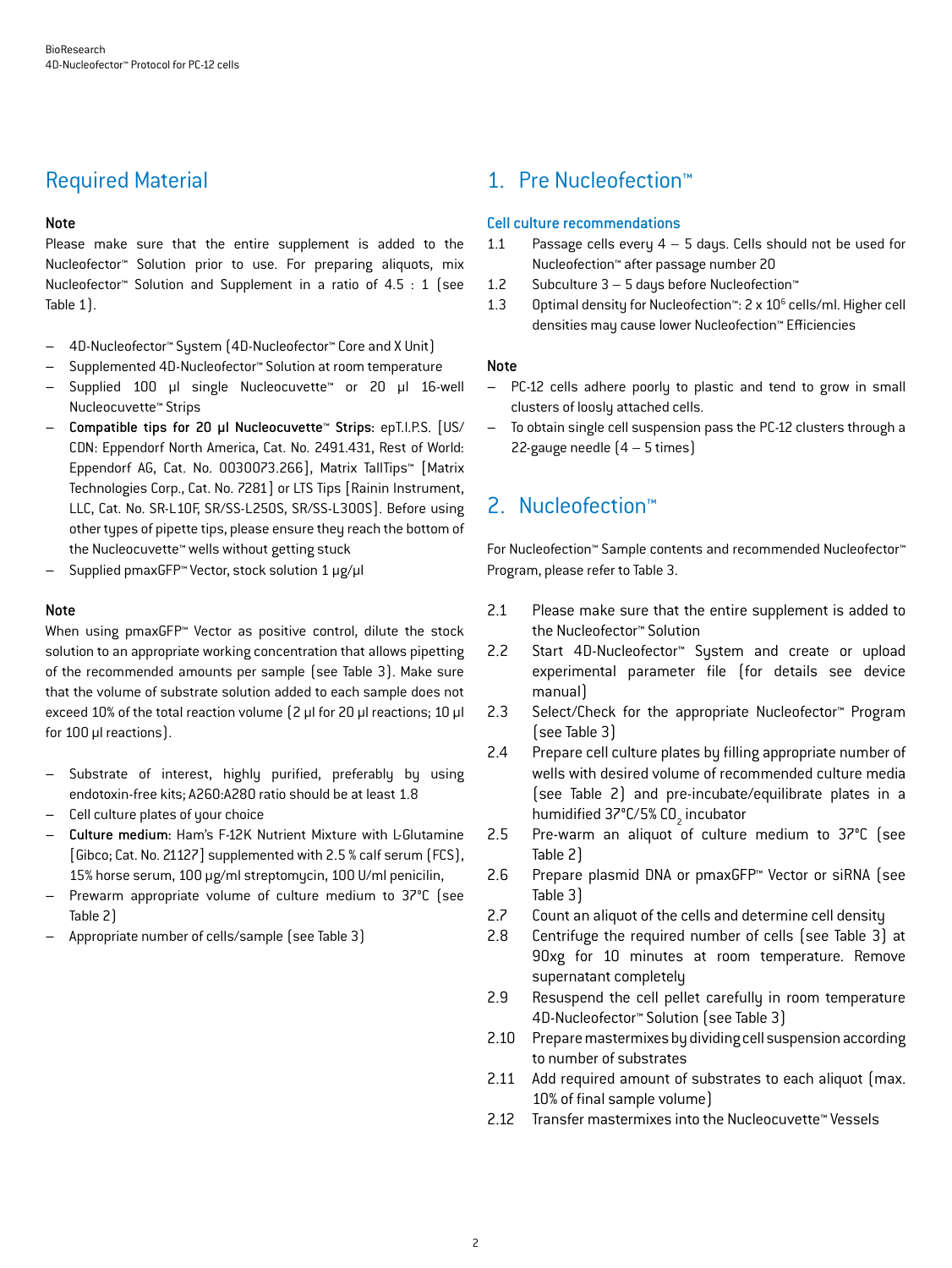#### Note

As leaving cells in Nucleofector™ Solution for extended periods of time may lead to reduced transfection efficiency and viability it is important to work as quickly as possible. Avoid air bubbles while pipetting

- 2.13 Gently tap the Nucleocuvette™ Vessels to make sure the sample covers the bottom of the cuvette
- 2.14 Place Nucleocuvette™ Vessel with closed lid into the retainer of the 4D-Nucleofector™ X Unit. Check for proper orientation of the Nucleocuvette™ Vessel
- 2.15 Start Nucleofection™ Process by pressing "Start" on the display of the 4D-Nucleofector™ Core Unit (for details, please refer to the device manual)
- 2.16 After run completion, carefully remove the Nucleocuvette™ Vessel from the retainer
- 2.17 Resuspend cells with pre-warmed medium (for recommended volumes see Table 2). Mix cells by gently pipetting up and down two to three times. When working with the 100 µl Nucleocuvette™ use the supplied pipettes and avoid repeated aspiration of the sample
- 2.18 Plate desired amount of cells in culture system of your choice (for recommended volumes see Table 2).

## 3. Post Nucleofection™

3.1 Incubate the cells in humidified  $37^{\circ}$ C/5% CO<sub>2</sub> incubator until analysis. Gene expression or down regulation, respectively, is often detectable after only  $4 - 8$  hours

## Additional Information

For an up-to-date list of all Nucleofector™ References, please refer to: www.lonza.com/nucleofection-citations

For more technical assistance, contact our Scientific Support Team:

#### USA /Canada

Phone: 800 521 0390 (toll-free) Fax: 301 845 8338 E-mail: scientific.support@lonza.com

#### Europe and Rest of World

Phone: +49 221 99199 400 Fax: +49 221 99199 499 E-mail: scientific.support.eu@lonza.com

#### Lonza Cologne GmbH

50829 Cologne, Germany

Please note that the Nucleofector™ Technology is not intended to be used for diagnostic purposes or for testing or treatment in humans.

The Nucleofector™ Technology, comprising Nucleofection™ Process, Nucleofector™ Device, Nucleofector™ Solutions, Nucleofector ™ 96-well Shuttle™ System and 96-well Nucleocuvette™ plates and modules is covered by patent and/or patent-pending rights owned by Lonza Cologne GmbH.

Nucleofector, Nucleofection, 4D-Nucleofector, Nucleocuvette and maxGFP are registered trademarks of the Lonza Cologne GmbH in Germany and/or U.S. and/or other countries.

Other product and company names mentioned herein are the trademarks of their respective owners.

This kit contains a proprietary nucleic acid coding for a proprietary copepod fluorescent protein intended to be used as a positive control with this Lonza product only. Any use of the proprietary nucleic acid or protein other than as a positive control with this Lonza product is strictly prohibited. USE IN ANY OTHER APPLICATION REQUIRES A LICENSE FROM EVROGEN. To obtain such a license, please contact Evrogen at license@evrogen. com.

The CMV promoter is covered under U.S. Patents 5,168,062 and 5,385,839 and its use is permitted for research purposes only. Any other use of the CMV promoter requires a license from the University of Iowa Research Foundation, 214 Technology Innovation Center, Iowa City, IA 52242.

Unless otherwise noted, all trademarks herein are marks of the Lonza Group or its affiliates. The information contained herein is believed to be correct and corresponds to the latest state of scientific and technical knowledge. However, no warranty is made, either expressed or implied, regarding its accuracy or the results to be obtained from the use of such information and no warranty is expressed or implied concerning the use of these products. The buyer assumes all risks of use and/or handling. Any user must make his own determination and satisfy himself that the products supplied by Lonza Group Ltd or its affiliates and the information and recommendations given by Lonza Group Ltd or its affiliates are (i) suitable for intended process or purpose, (ii) in compliance with environmental, health and safety regulations, and (iii) will not infringe any third party's intellectual property rights.

© Copyright 2013, Lonza Cologne GmbH. All rights reserved. D4XC-2023\_2013-09